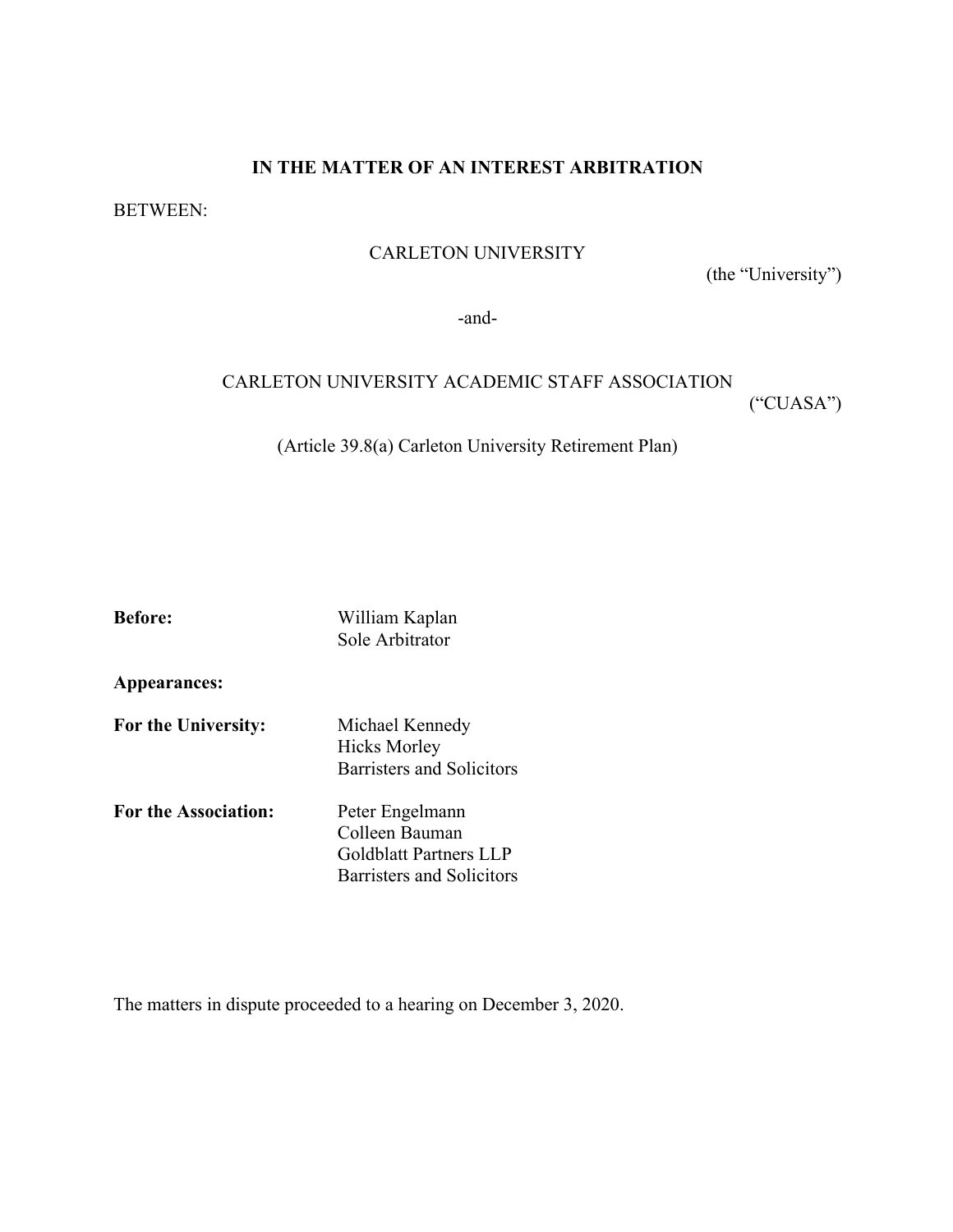## **BACKGROUND**

1. Pursuant to a Letter of Understanding signed on May 27, 2018, the parties agreed to proceed to interest arbitration with respect to the University's proposal to amend Article 39.8(a) (Carleton University Retirement Plan). Both parties filed detailed briefs and a mediation/arbitration was held in Ottawa on December 3, 2020.

2. The Carleton University Retirement Plan (the "Pension Plan") is an integrated hybrid plan with both a money purchase and defined minimum guarantee features that operate together. Since the inception of the Pension Plan in 1948, there has been a designated committee for the purposes of carrying out the administration of the Pension Plan (the "Pension Committee").

3. The Pension Committee, which acts independently, is comprised of a total of eight (8) members. Of these, five (5) represent the University's different employee groups: CUASA (two representatives); CUPE 2424 (one representative); CUPE 910, OPSEU 404 and CUPE 3778 (one representative); and all other non-unionized non-academic staff (i.e. non-unionized and management staff) (one representative). The union representatives are appointed by their respective unions, and the non-unionized staff representative is elected by the members of that employee group. The three remaining seats are filled by non-employee representatives. To date, the Pension Committee has always operated on a consensus basis.

4. The Pension Plan itself has been amended at least twenty (20) times since its inception in 1948. In each case, the amendments were approved by the Board of Governors based on the unanimous recommendations of the Pension Committee. Since the introduction of the present pension language in the Association's Collective Agreement in 1996 (at that time article 40.8), the Board of Governors has never acted unilaterally to amend the Pension Plan (i.e. absent a recommendation of the Pension Committee) and has never refused to implement a change that was recommended by the Pension Committee.

5. Up until 2009, the date referenced in now article 39.8(a) of the collective agreement had been updated regularly in the collective agreement by the parties. There is no dispute that the date currently referenced at article 39.8(a) of the collective agreement is out of date as it references a version of the Pension Plan that is no longer in force.

## **DISCUSSION**

6. The University seeks to delete the reference to the Pension Plan date in Article 39.8(a) in order to update the collective agreement.

7. In deciding this issue, normative interest arbitration criteria were carefully considered.

8. Given that the current text of Article 39.8(a) refers to a version of the Pension Plan that is out of date, there is a need to update this article. Accordingly, I have determined that the reference to the April 30, 2009 date in article 39.8(a) should be deleted.